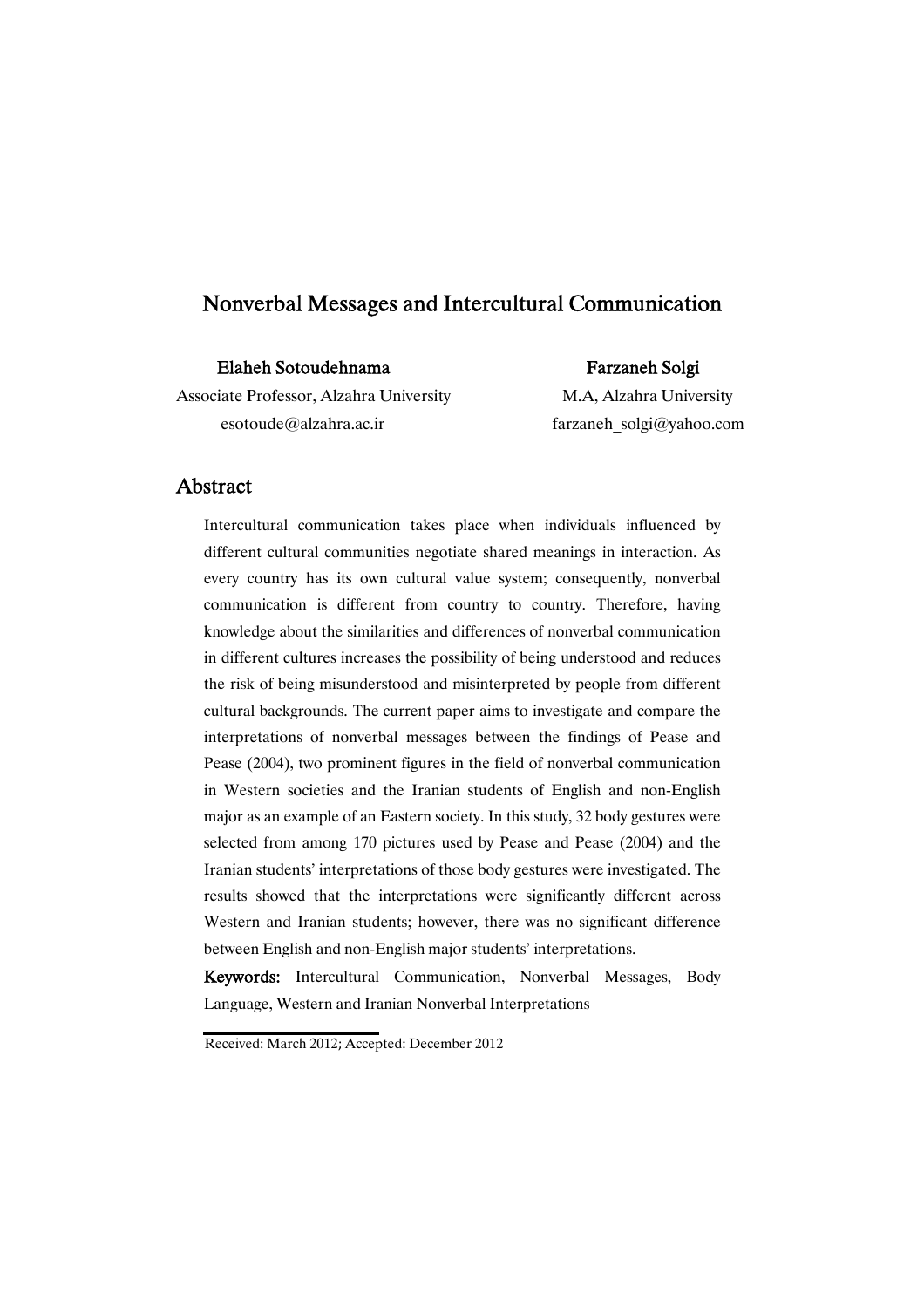### 1. Introduction

The foundation of intercultural communication is based on the definition of culture. Culture is the "shared system of socially transmitted behavior that describes, defines, and guides people's ways of life, communicated from one generation to the next" (Matsumoto, 2006, p. 220). From the viewpoint of some authors, intercultural communication is a phenomenon which refers to communication among people from different nationalities (Gudykunst, 2003; Pease & Pease, 2004); on the other hand, some other authors expand the concept of intercultural communication to inter-ethnic, inter-religions and even inter-regional communication as well as communication among individuals of different genders (Martin & Nakayama, 2007; Samovar & Porter, 2004).

Language is not the sole means by which humans exchange information. Message and its meaning are transferred through two channels of verbal and nonverbal communication. As Pease (1988) believes, most researchers generally agree that the verbal channel is used primarily for conveying information, while the nonverbal channel is used for negotiating interpersonal attitudes, and in certain cases, it is used as a substitute for verbal messages. Nonverbal communication includes "all communication other than language" (Andersen, 1999, p. 2). In conversation, we express our ideas and feelings not only by words but also through facial expressions, voice tones, and gestures. These non-verbal gestures, are also a part of our culture, the same way our verbal language is (Zhou & Zhang, 2008). Knapp and Hall (2006) discuss several ways that nonverbal messages function in conjunction with the verbal ones. A nonverbal behavior substitutes, complements, accents, regulates, and contradicts the spoken message. Body language is "an outward reflection of a person's emotional condition" (Pease & Pease, 2004, p. 24). Each gesture or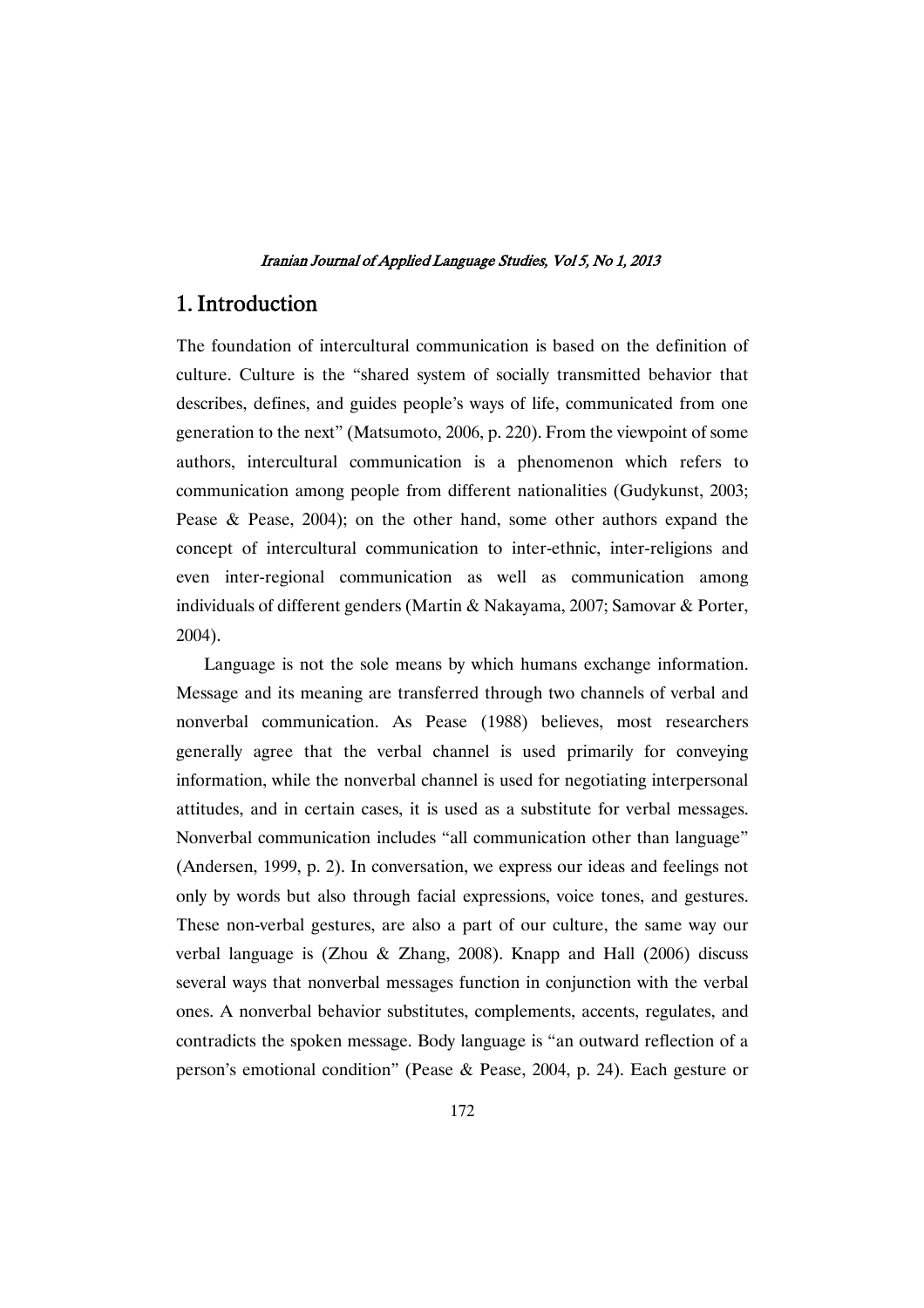movement can be a valuable key to an emotion a person may be feeling at a certain time.

The main goal of this paper is to compare the interpretations of some nonverbal messages between the Iranian students of English and non-English major students with the findings of Pease and Pease (2004), two prominent researchers in nonverbal communication. The results of this research show the similarities and differences in interpreting nonverbal messages across Eastern and Western cultures and help individuals in better understanding different cultural backgrounds and decrease the risk of misunderstanding between individuals from different countries whose cultures may have little in common.

# 2. Literature Review

As far as the technical study of body language is concerned, the most influential pre-twentieth-century work was Charles Darwin's The Expression of the Emotions in Man and Animals published in 1872 (Pease & Pease, 2004). This spawned the study of facial expressions and body language. Many of Darwin's ideas and observations have since been validated by modern researchers around the world. Mehrabian (1981), for example, found that the total impact of a message is about 7 percent verbal (words only) and 38 percent vocal (including tone of voice, inflection and other sounds) and 55 percent nonverbal. Birdwhistell (1970) had also made some similar estimates of less than 35 percent of the verbal component of a face-to-face conversation and over 65 percent of the non-verbal one. He further estimated that the average person actually speaks words for a total of about ten or eleven minutes a day and that the average sentence takes only about 2.5 seconds.

Many researches are conducted and debates are posed on whether nonverbal signals are inborn, learned, genetically transferred or acquired in some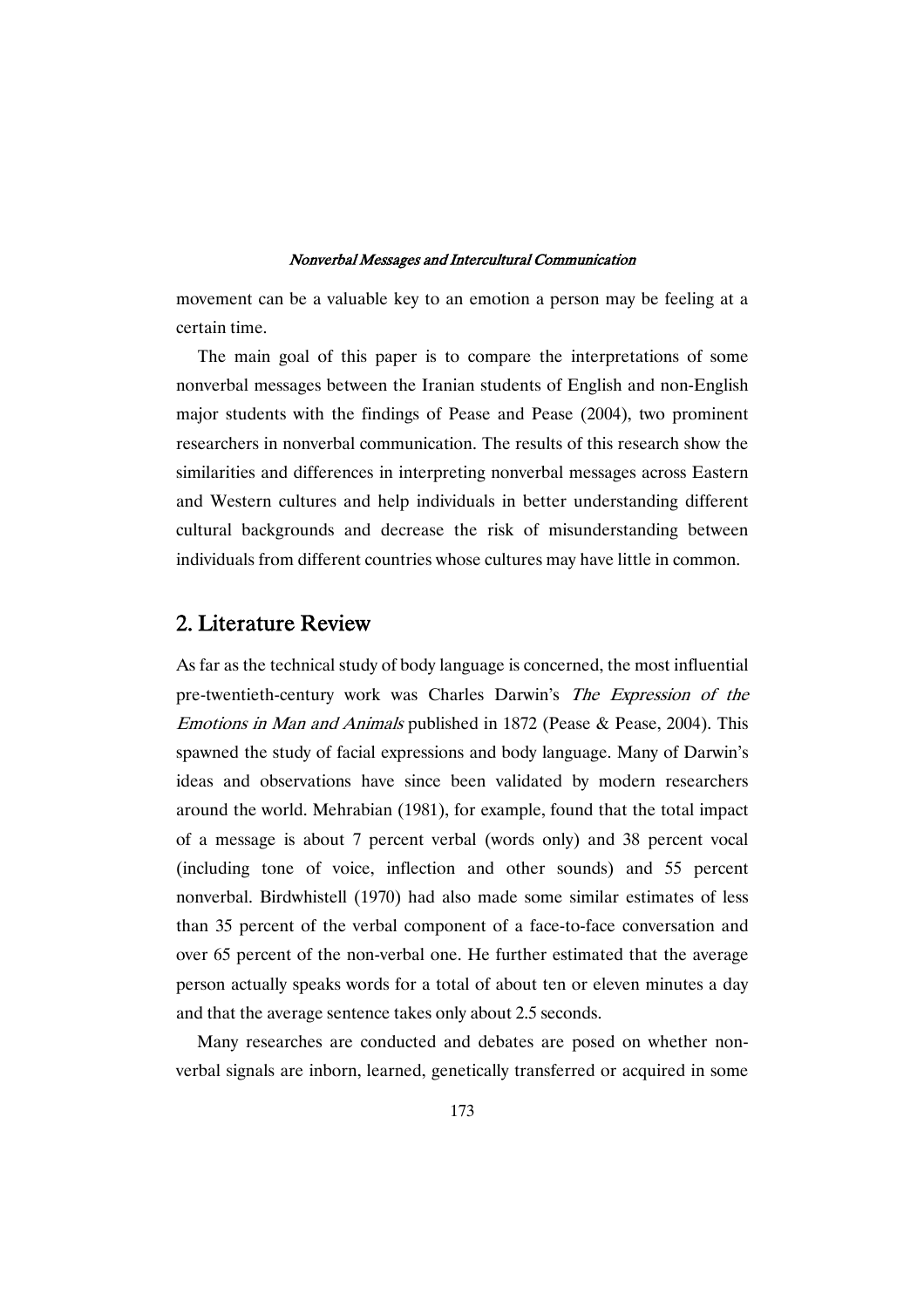other ways. Evidence was collected from observation of blind and deaf people who could not have learned non-verbal signals through the auditory or visual channels, from observing the gestural behavior of many different cultures around the world and from studying the behavior of our nearest anthropological relatives, the apes and monkeys. The conclusions of these researches indicated that people have access to gestures differently. For example, all children are born with the immediate ability to suck, indicating that this is either inborn or genetic (Pease & Pease, 2004). Eibl-Eibesfeldt (1971) found that the smiling expressions of children born deaf and blind occur independently of learning or copying, which means that these must also be inborn gestures. Ekman, Sorenson, and Friesen (1972) supported some of Darwin's original beliefs about inborn gestures when they studied the facial expressions of people from five widely different cultures. They found that each culture used the same basic facial gestures to show emotion, which led them to the conclusion that these gestures must be inborn. Ekman and Freisen's (1975) findings demonstrated the existence of six universal expressions: anger, disgust, fear, happiness, sadness, and surprise. James (2009) highlighted that "most of the body languages we use are learned behaviors but there are a lot of body languages which are more instinctive and part of our evolutionary process" (p. 20).

### 2.1. Body Language and Culture

Darwin (1872, cited in Pease & Pease, 2004) claimed that all people, regardless of race or culture, possess the ability to express certain emotions in exactly the same ways through their faces. He concluded that the muscle actions are universal, and that their precursors can be seen in nonhuman primates and other mammals.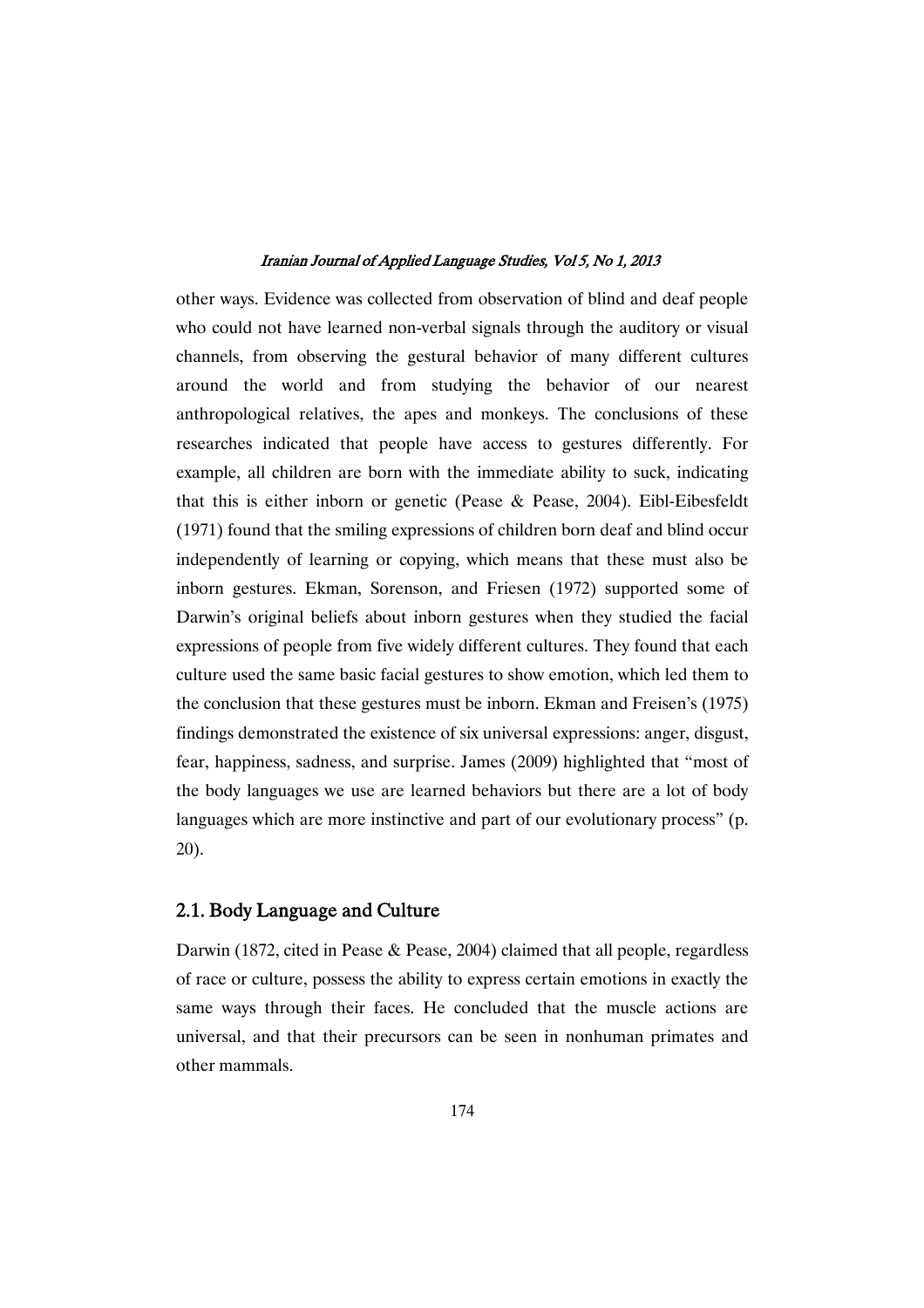Darwin's claims were revived by Tomkins (1963), who suggested that emotion was the basis of human motivation, and that the seat of emotion was in the face. Early research testing Darwin's ideas was inconclusive (Ekman et al., 1972), and for many years the dominant perspective in psychology was the opposite- that facial expressions were culture-specific, much the same way language is.

Other studies have documented cultural differences in other nonverbal behaviors as well, such as in the semantic meanings attributed to body postures (Kudoh & Matsumoto, 1985; Matsumoto & Kudoh, 1987), and vocal characteristics and hand and arm movements (Vrij & Winkel, 1992). Collectively, the evidence provides more than ample support for the contention that culture plays a key role in molding our nonverbal behaviors, which comprise an important part of the communication process.

Samovar and Porter (2004) believed "some nonverbal messages are varied according to the culture and they are learned during the years of early childhood" (p. 147). For example, touching one's ear is protection against the evil eye in Turkey denotes jeering at effeminacy in southern Italy and a sign of repentance or sincerity in India.

### 2.2. Functions and Interpretation of Body Language

What we say verbally and what we show through our body language are interconnected and affect each other. Through our body language, we communicate a lot about what is actually going on through our heads. Hogan (2008, p. 9) stated that "body language can influence the communications in form of repeating, regulating, complementing, substituting, accenting/moderating, and conflicting."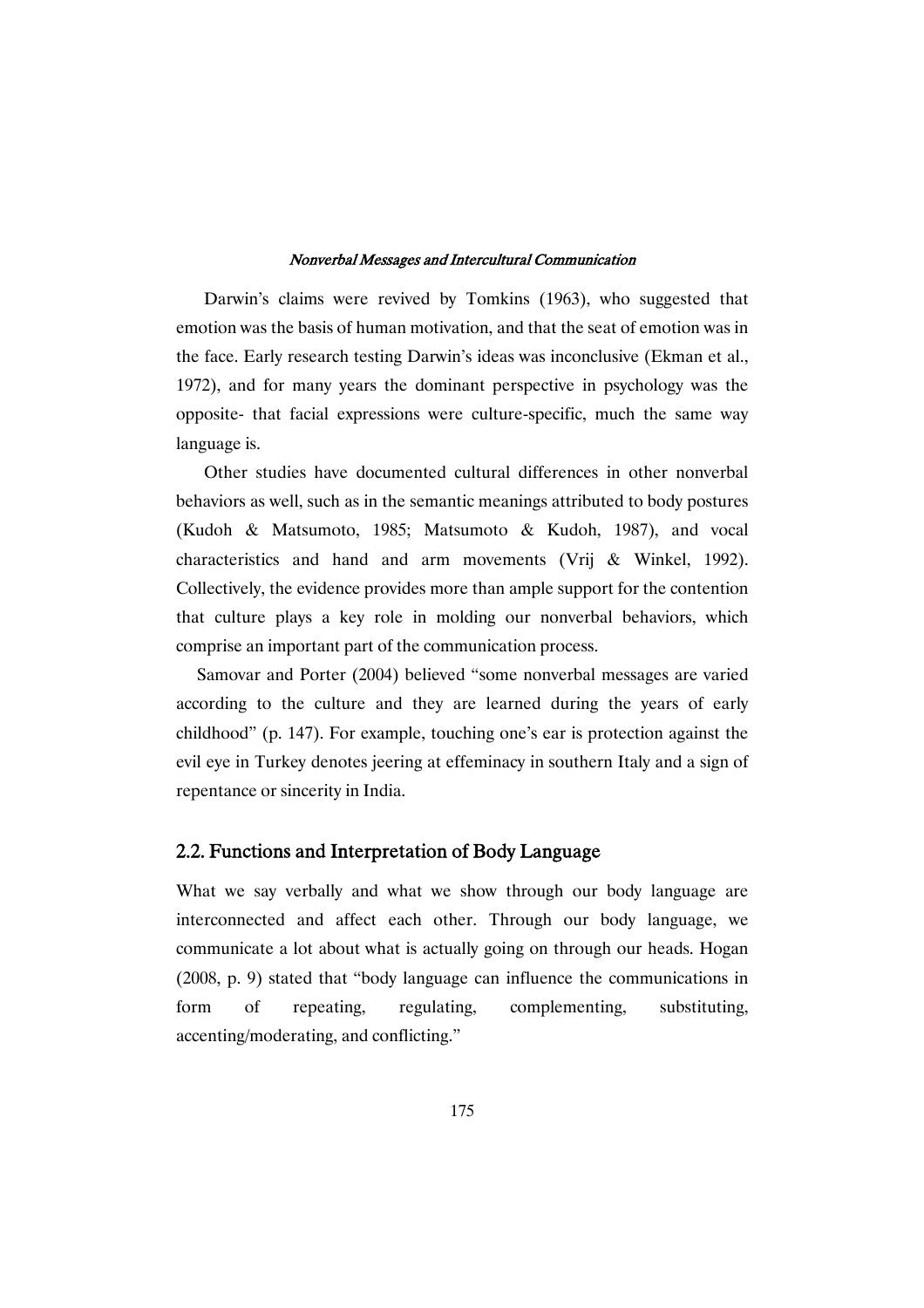Hogan (2008) highlighted that to understand the meaning of a particular body language "we should consider the context and culture in which that body language has occurred. Elements like social norms, life experience, individual personality, self-esteem, generational differences, and cultural differences influence body language in ways both obvious and subtle" (p. 60). He later added that how we perceive the context and environment results in what body language we use. The behavior we display in our home is different from the one we display in the office or a job interview. Depending on the context and environment, the same body language can have different meanings. Kinsey (2008) said that to improve our abilities to read other people's body language we should filter our impressions through five C's: "Context, clusters, congruence, consistency, and culture" (p. 12).

Because having knowledge of the similarities and differences of nonverbal communication in different societies and cultures increases the possibility of being understood and reduces the risk of being misinterpreted by people from different cultures, the present study sets out to compare the interpretations of some nonverbal messages by Iranian and Western people.

### 2.3. Research Questions

This study intends to investigate the interpretations of nonverbal messages by Iranian students and compare them with the Western interpretations found by Pease and Pease (2004). In fact, the study purported to answer the following questions:

1. Is there a statistically significant difference in the interpretations of nonverbal messages between Iranian and Western students?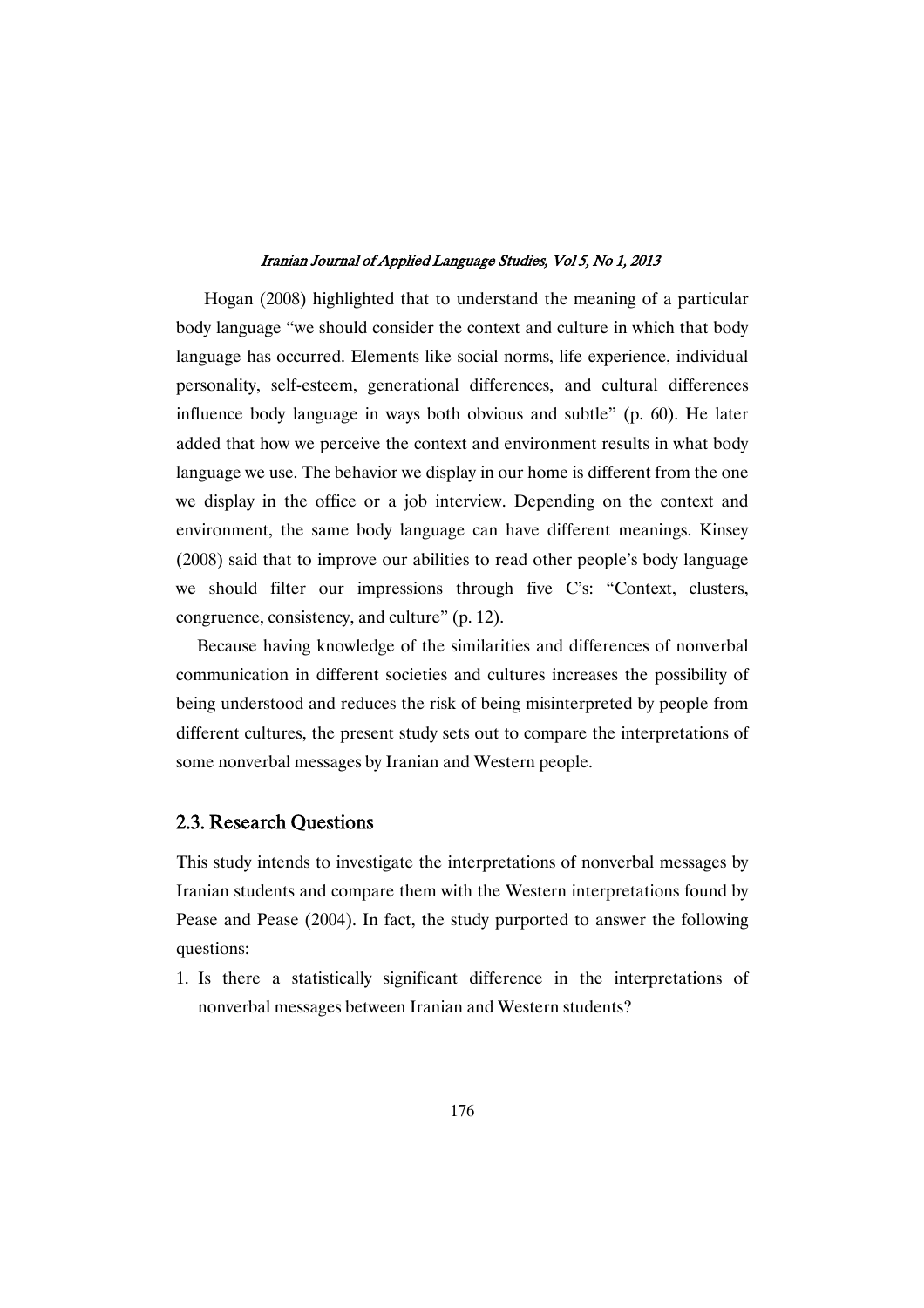2. Is there a statistically significant difference in the interpretations of nonverbal messages between Iranian English major and non-English major students?

# 3. Methodology

### 3.1. Participants

As the first stage, 100 female MA students between the age of 21-28 in different majors including TEFL, Persian literature, Arabic literature, history, business management, and physics from a state university in Tehran were selected. They were required to write their interpretations for the given pictures. Then, 35 English and 35 non-English major students studying Persian literature, Arabic literature, history, business management, and physics, not included among those 100 but from the same university, participated in the next stage. As the second stage, they were supposed to select their interpretation from a multiple-choice test including three distracters which were selected from the previous stage plus the western interpretation.

### 3.2. Materials

Pease and Pease (2004) have provided 170 pictures in their book The Definitive Book of Body Language with the explanation of what is emphasized in each picture. For example, there is picture of a man with a relevant description of "Double-Arm-Grip" or another picture with the explanation of "shrugging the shoulders" and then the interpretations of the Westerners about these pictures are provided. In this study, 32 pictures from 170 pictures (Appendix A), which seemed to be clearer in the matches between the picture and the relevant explanations were selected based on the judgment of two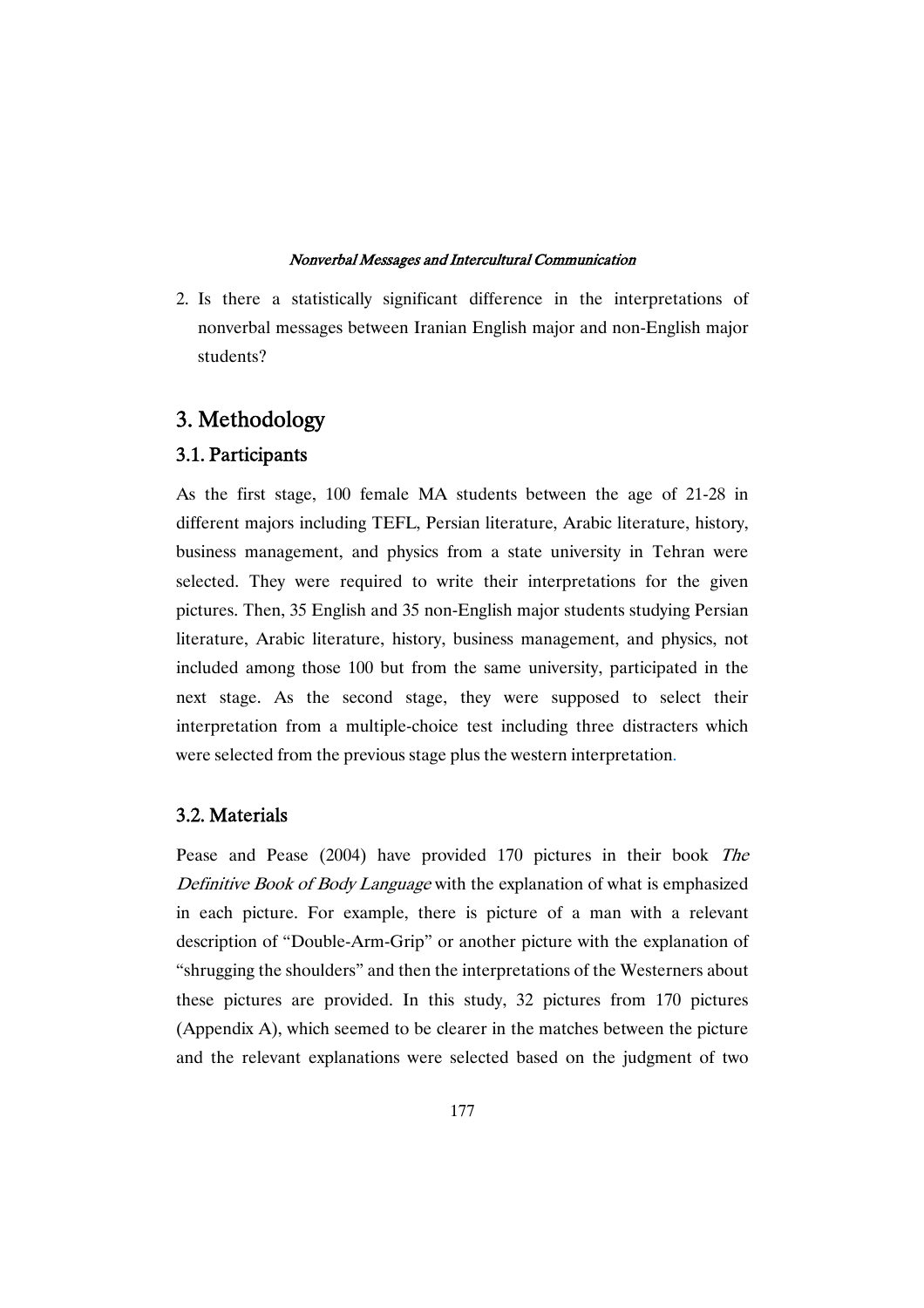English language University professors and the Iranian students were asked to write their interpretation about those pictures. Additionally, thirty-two English multiple choice questions were used for the recognition of the interpretations of the same number of pictures (Appendix B) in the next stage.

### 3.3. Procedure

Thirty-two pictures of nonverbal messages, together with their written explanations in English selected from among 170 pictures in the book The Definitive Book of Body Language (Pease & Pease, 2004), were given to 100 Iranian graduate students from different majors in a state university in Tehran. They were asked to write their interpretations of those pictures in their native language (Persian). In the next stage, 32 multiple choice questions were prepared. From the four choices, one included the Western interpretation given by Pease and Pease (2004) and the other three were selected from among the interpretations provided by the Persian speakers with the highest frequencies in the previous stage. Thirty-five Iranian English and 35 non-English major learners, different from the previous 100 students, were provided with the 32 pictures and their responses in the form of multiple choice questions. It was taken for granted that a Western student would provide the correct interpretations to all 32 pictures based on Pease and Pease (2004), and then the Iranians' interpretations were compared to them. Additionally, as Iranian participants were 70, they were compared to the same number of Western participants. One point was given to each correct interpretation.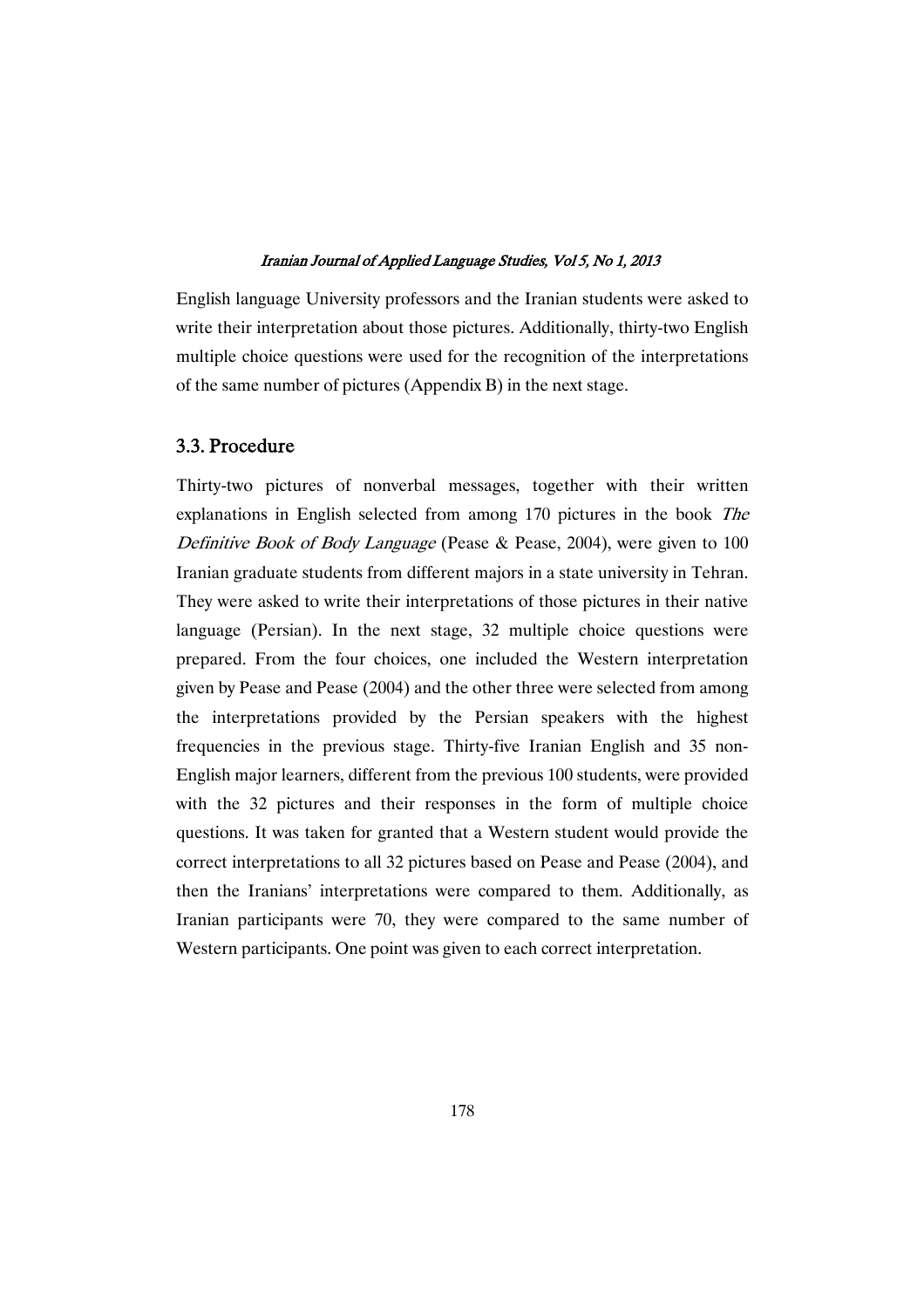# 4. Results

To answer the first research question, an independent samples t-test was conducted. The descriptive statistics of Western and Iranian students' interpretations are provided in Table 1.

N Mean Std. Deviation Western  $\begin{array}{|c|c|c|c|c|c|} \hline 70 & 70.00 & \text{.000} \ \hline \end{array}$ Iranian 70 29.00 22.236

Valid N (Listwise)  $\begin{array}{|c|c|} \hline \end{array}$  70

Table 1. Descriptive Statistics of Western and Iranian Interpretations

As seen in Table 1, the mean of the Western students' interpretations who are seemingly familiar with their nonverbal signs was 70, and that of Iranian students was 29, which shows the difference. Table 2 illustrates whether this difference is significant.

| Table 2. Independent Samples t-test of the Western and Iranian Students |  |  |
|-------------------------------------------------------------------------|--|--|
|-------------------------------------------------------------------------|--|--|

|                 | Leven's     |     |                               | t-test for Equality of Means |            |            |            |                |                 |
|-----------------|-------------|-----|-------------------------------|------------------------------|------------|------------|------------|----------------|-----------------|
|                 | Test for    |     |                               |                              |            |            |            |                |                 |
|                 | Equality of |     |                               |                              |            |            |            |                |                 |
|                 | Variances   |     |                               |                              |            |            |            |                |                 |
|                 |             |     |                               |                              |            |            |            | 95% Confidence |                 |
|                 |             |     |                               |                              |            |            |            |                | Interval of the |
|                 |             |     |                               |                              |            |            |            | Difference     |                 |
|                 |             |     |                               |                              |            |            |            |                |                 |
|                 |             |     |                               |                              | Sig. $(2-$ | Mean       | Std. Error | Lower          | Upper           |
|                 | F           | Sig | t                             | df                           | tailed)    | Difference | Difference |                |                 |
| Equal variances | 1.493       |     | $.257 \,   \, 10.430 \,   \,$ | 62                           | .000       | 41.000     | 3.931      | 33.142         | 48.858          |
| assumed         |             |     |                               |                              |            |            |            |                |                 |
| Equal variances |             |     |                               | 10.430 31.000                |            |            |            |                |                 |
| not assumed     |             |     |                               |                              | .000       | 41.000     | 3.931      | 32.983         | 49.017          |

As Table 3 shows, based on Levene's test, equality of variances are assumed  $(F=1.493, p=.257)$  and the mean difference between the Western and the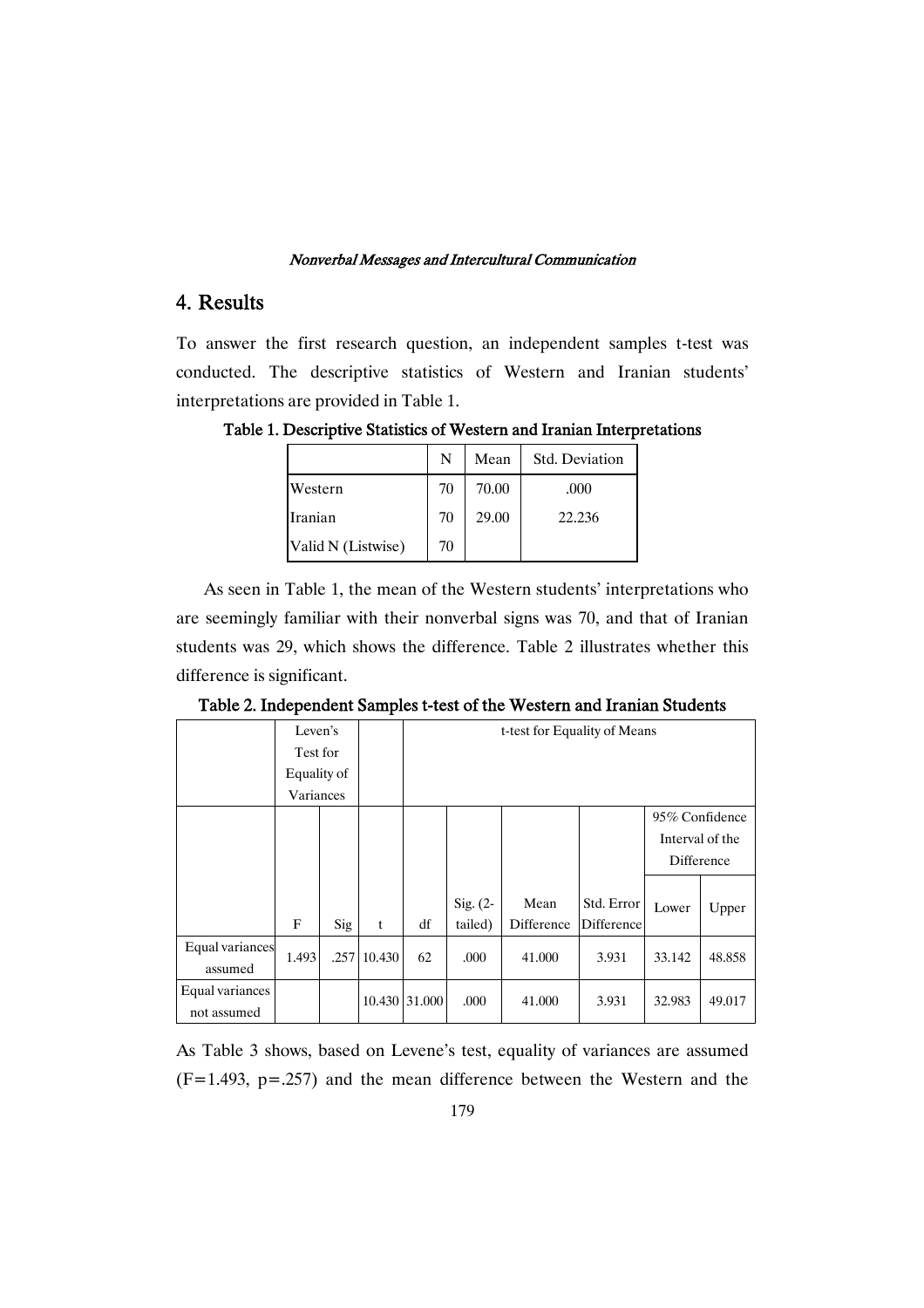Iranian groups' interpretations was significant ( $t_{(62)}$  = 10.430, p < .05) at .05 level of significance. There is, in fact, a mean difference of 41.000 points between the means of the two groups.

To answer, the second research question, the descriptive statistics of the Iranian English major and non-English major students' interpretations are provided in Table 3.

|                    | N  | Mean  | Std. Deviation |
|--------------------|----|-------|----------------|
| English major      | 35 | 16.19 | 12.017         |
| Non-English major  | 35 | 12.78 | 10.385         |
| Valid N (Listwise) | 35 |       |                |

Table 3.Descriptive Statistics of Iranian English and Non-English Major Interpretations

As seen in Table 3, the mean of English major students' interpretations was 16.19, and that of the non-English major students was 12.78, which shows the difference of interpretations of the pictures between English and non-English major groups. To compare the degree of this mean score differences, an independent samples t-test was conducted.

Table 4. Independent Samples t-test of Iranian English and Non-English Major Students

|                                | of Variances | Leven's Test<br>for Equality |       |       |            | t-test for Equality of Means |            |                                                 |       |
|--------------------------------|--------------|------------------------------|-------|-------|------------|------------------------------|------------|-------------------------------------------------|-------|
|                                |              |                              |       |       | Sig. $(2-$ | Mean                         | Std. Error | 95% Confidence<br>Interval of the<br>Difference |       |
|                                | F            | Sig                          | t     | df    | tailed)    | Difference                   | Difference | Lower                                           | Upper |
| Equal variances<br>assumed     | 1.230        | .450                         | 1.213 | 62    | .230       | 3.406                        | 2.808      | $-2.206$                                        | 9.019 |
| Equal variances<br>not assumed |              |                              | 1.213 | 60.70 | .230       | 3.406                        | 2.808      | $-2.209$                                        | 9.021 |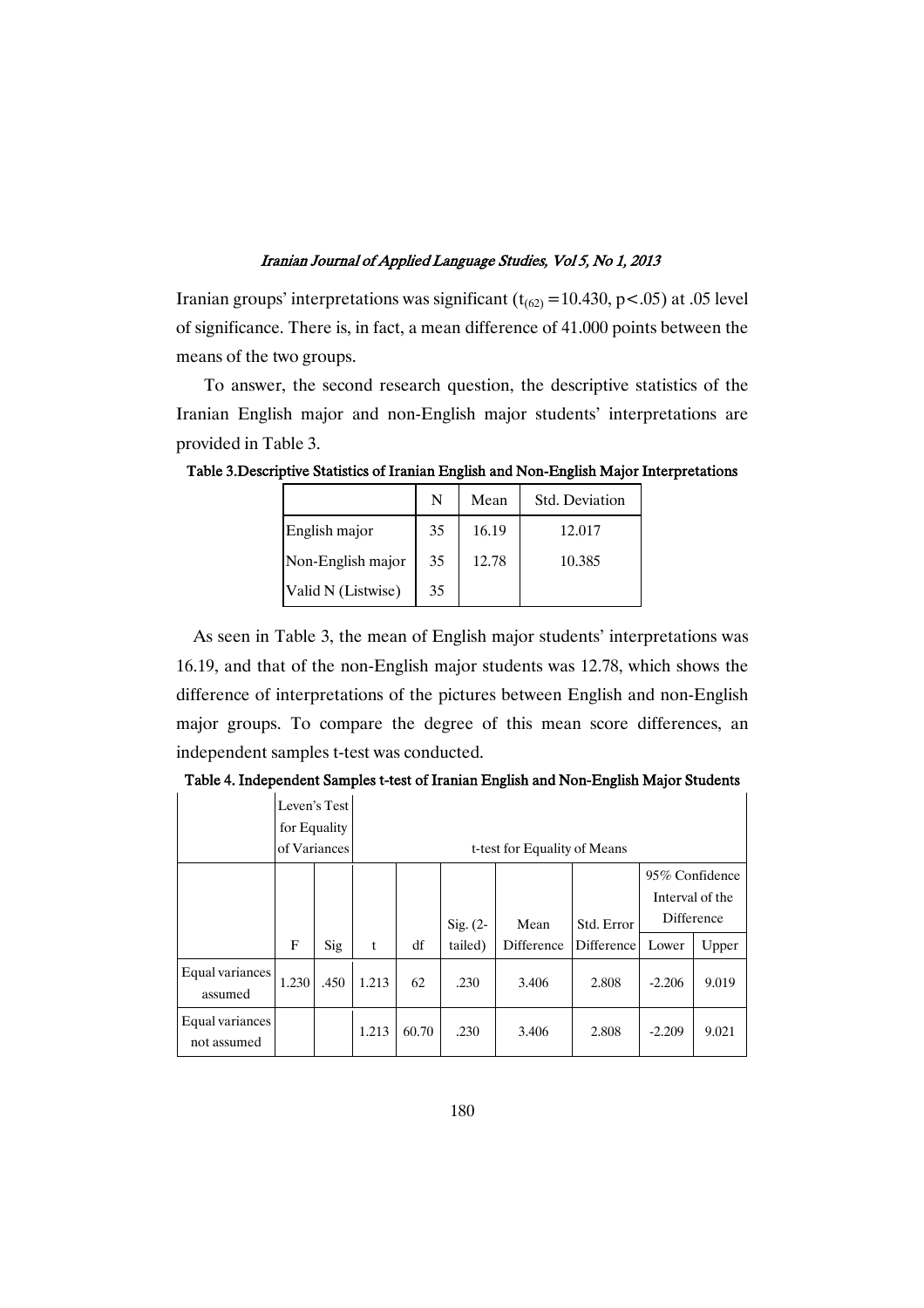As Table 4 shows, based on Levene's test, equality of variances are assumed  $(F=1.230, p=.450)$  and the mean difference between English and non-English major students was not significant ( $t_{(62)}$ =1.213, p=.230). In other words, their interpretations of the pictures were not significantly different.

# 5. Discussion

The findings of the study showed that there is a significant difference in interpretations between Iranian students and Western ones. Because every country has its own cultural value system, consequently nonverbal communication is different from country to country. The findings of this study are in line with Zhou and Zhang (2008) who found similarities and differences of nonverbal interpretations across different cultures. Furthermore, the findings confirmed the results of Matsumoto (2001) who concluded that a small set of facial expressions are universally recognized. The results of the first research question was also in line with those of Ekman and Heider (1988), who documented cultural differences in emblematic gestures between Japanese, Americans, and New Guineans. Morris, Collett, Marsh, and O'Shaughnessy (1980) have also well documented many cultural differences in gestures. The difference of interpretations was observed in the studies conducted by Samovar and Porter (2004), as well. Regarding the significant difference between two cultures, it should not be neglected that it was hypothesized that all the pictures were correctly interpreted and recognized by the Westerners. In other words, since in this study availability of the native speakers was not possible, it was taken for granted that all the Western native speakers would have replied correctly to the interpretations of the pictures. Of course, this hypothesis is not illogical, because the pictures were explained based on the Western culture. Another finding of the current study was that there were not significantly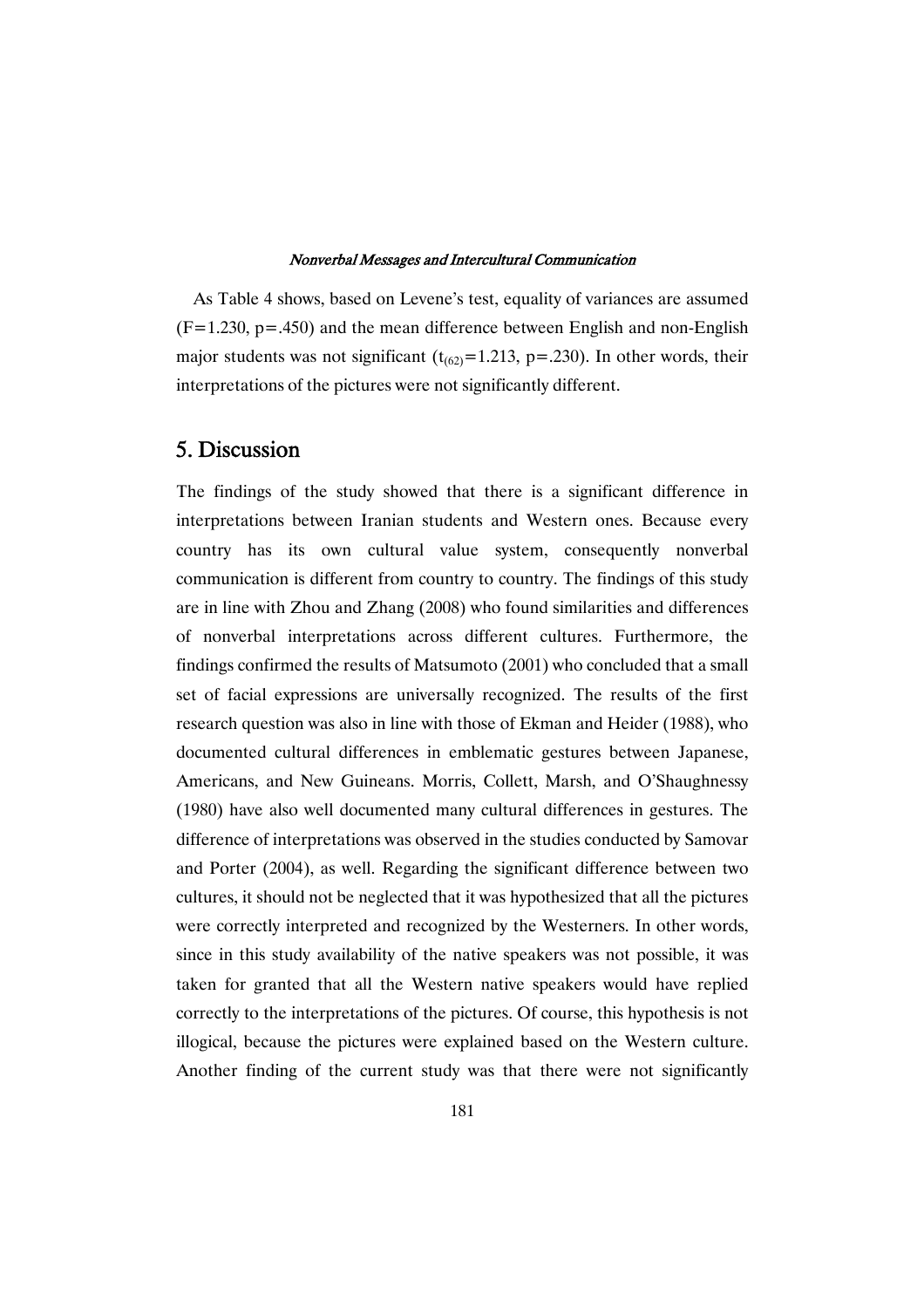different interpretations between English and non-English major students. It indicates that even though English major students had studied English for at least 4 years, they were either not affected by the English language culture or were not aware of the non-verbal messages in English. Since the multiple choice questions were in English and also the explanation under the pictures were in English, if the participants knew the interpretations in English, probably they would have selected the Western interpretations which was not the case. In other words, it could be argued that nonverbal communication is not focused on by English language teachers as an essential part of a language.

There are different kinds of nonverbal messages. Every part of the human body may convey a specific nonverbal messages and each part has its own gestures. This study was about just 32 selected body gestures from all parts of the body and it was restricted to students in a single university in Tehran. Future research may investigate other and more body gestures or particular body gestures among different countries, different age groups, or different social classes.

# 6. Conclusion

Nonverbal communication as a major part of any language in general and English language learning in particular in Iran, as a foreign language, is not given the due attention. Nonverbal messages can be helpful for all those who use English as a foreign language in interacting with foreigners to avoid any cultural clashes. They are applicable for negotiators, sales people, sales managers and executives in the today's world of economic relations. Knowledge about nonverbal messages helps negotiators to assess the business situation and decide correctly when to offer a new deal or modify their requests. What is worth mentioning is that English language teachers and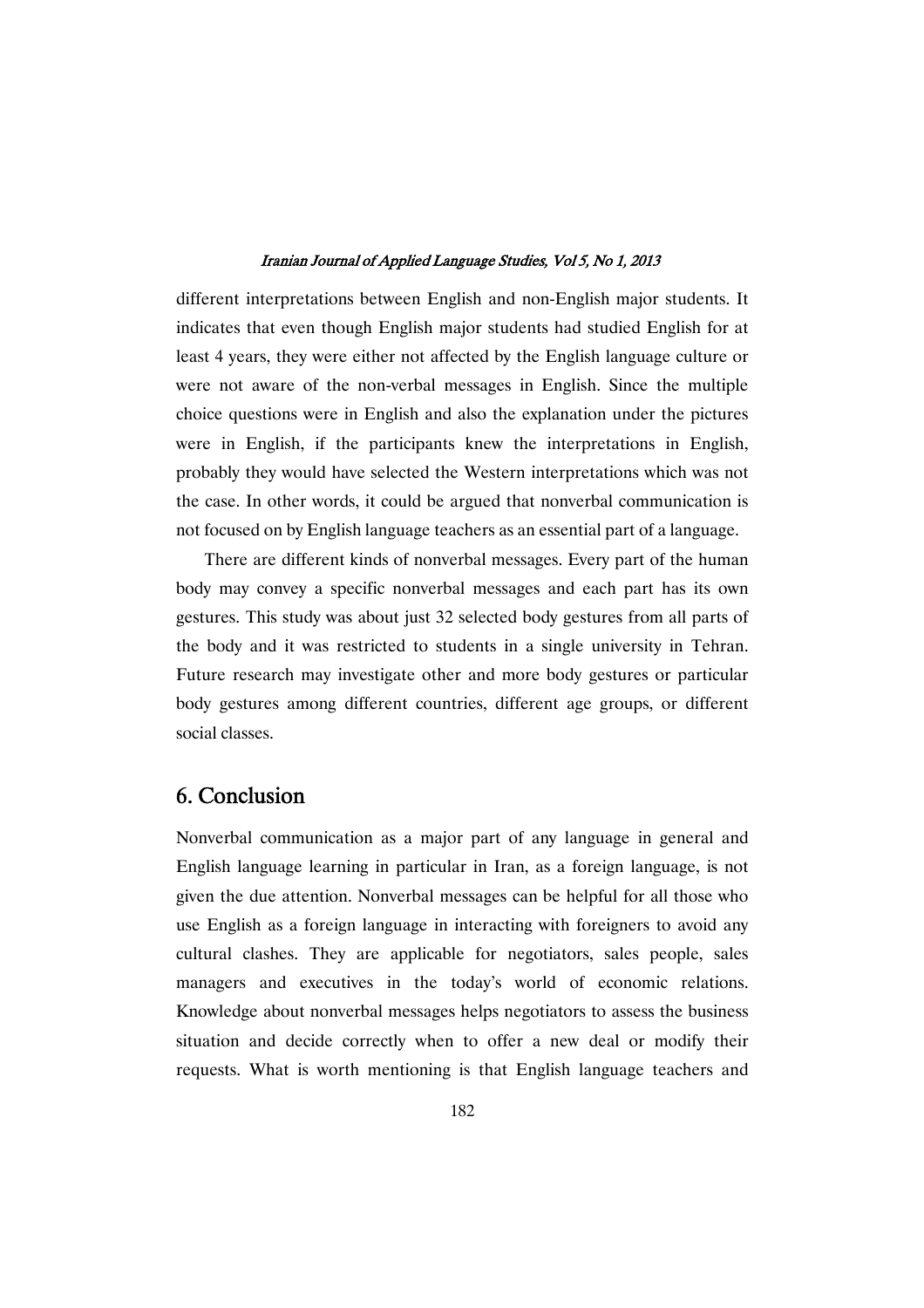learners should notice that the study of body language should be complementary to the study of language. The understanding of non-verbal language can be helpful in the further understanding of the verbal one. These two are interdependent.

# References

- Andersen, P. A. (1999). Nonverbal communication: Forms and functions. Mountain View, CA: Mayfield.
- Birdwhistell, R. L. (1970). Kinesics and context. Philadelphia: University of Pennsylvania Press.
- Eibl-Eibesfeldt, L. (1971). Love and hate: The natural history of behavior patterns. New York: Holt, Rinehart & Winston.
- Ekman, P., Sorenson, E. R., & Friesen, W. V. (1972). Pan cultural elements in facial displays of emotions. Science, 164(3875), 86-88.
- Ekman, P., & Friesen, W. (1975). Unmasking the face. Englewood Cliffs, NJ: Prentice-Hall.
- Ekman, P., & Oster, H. (1979). Facial expressions of emotion. Annual Review of Psychology, <sup>30</sup>, 527-554.
- Ekman, P., & Heider, K. O. (1988). The universality of contempt expression: A replication. Motivation and Emotion, <sup>12</sup>, 303-308.
- Gudykunst, W. B. (2003). Intercultural communication: Introduction. In W. B. Gudykunst (Ed.), Cross-cultural and intercultural communication (pp. 163- 166). Thousand Oaks, CA: Sage.
- Hogan, K. (2008). The secret language of business: How to read anyone in <sup>3</sup> seconds or less. Hoboken, NJ: Wiley & Sons.
- James, J. (2009). The body language rules. Naperville, Illinois: Source Books.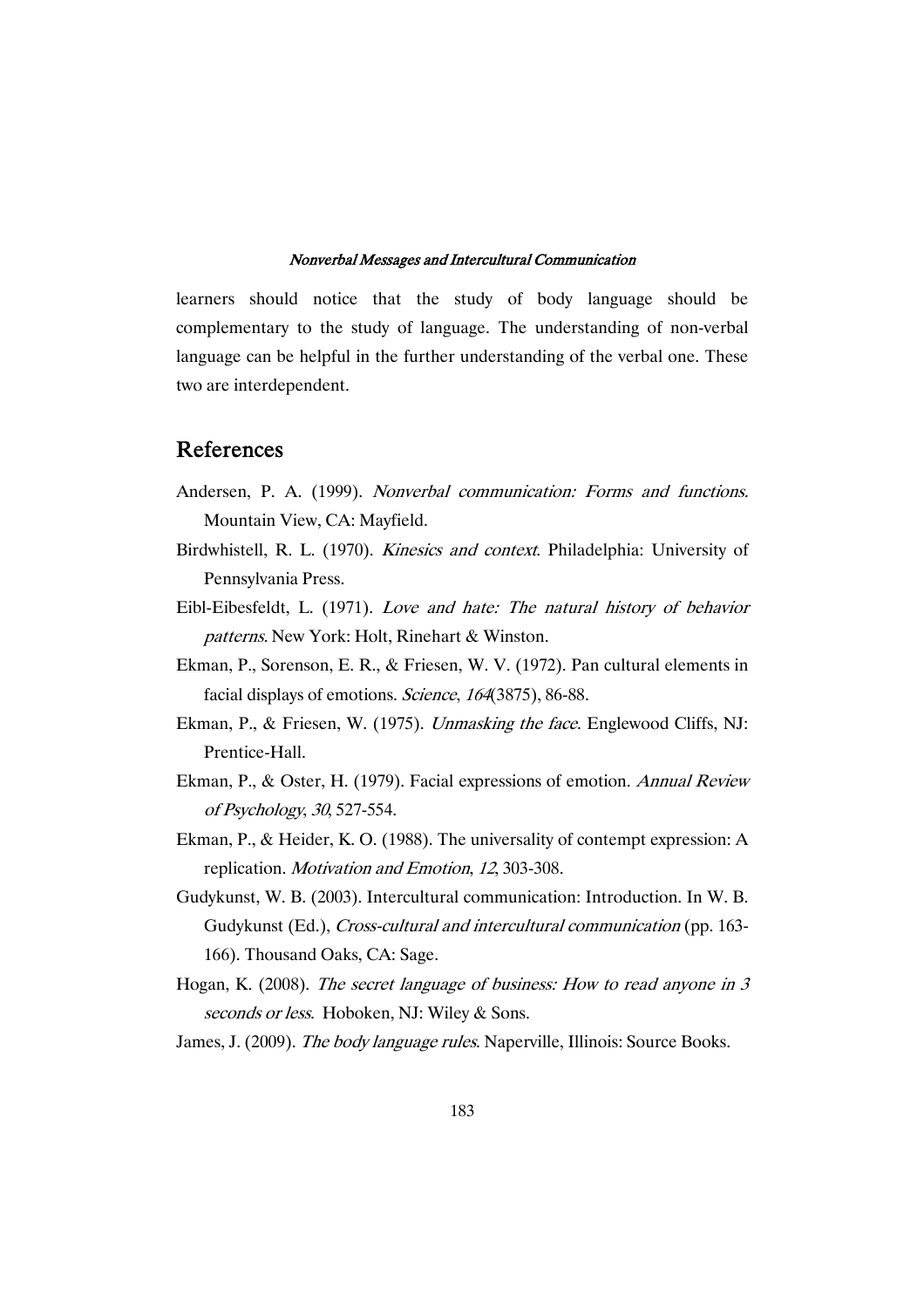- Kinsey, G. C. (2008). The nonverbal advantage: Secrets and science of body language at work. San Francisco, CA: Berrett-Koehler.
- Knapp, M., & Hall, J. (2006). Nonverbal communication in human interaction. Belmont, CA: Thomson Wadsworth.
- Kudoh, T., & Matsumoto, D. (1985). Cross-cultural examination of the semantic dimensions of body postures. Journal of Personality and Social Psychology, <sup>48</sup>(6), 1440-1446.
- Martin, J. N., & Nakayama, T. K. (2007). Intercultural communication in  $contexts(4<sup>th</sup>ed.)$ . Boston: McGraw Hill.
- Matsumoto, D. (2001). Culture and Emotion. In D. Matsumoto (Ed.), The Handbook of culture and Psychology (pp. 171-194). New York: Oxford University Press.
- Matsumoto, D. (2006). Culture and nonverbal behavior. In V. Manusov  $\&$ Paterson, M. L. (Eds.), The SAGE handbook of nonverbal communication (pp. 219-236). Thousand Oaks, CA: Sage.
- Matsumoto, D., & Kudoh, T. (1987). Cultural similarities and differences in the semantic dimensions of body postures. Journal of Nonverbal Behavior, <sup>11</sup>(3), 166-179.
- Mehrabian, A. (1981). Silent messages: Implicit communication of emotions and attitudes. Belmont, CA: Wadsworth.
- Morris, D., Collett, P., Marsh, P., & O'Shaughnessy, M. (1980). Gestures: Their origins and distribution. New York: Scarborough.
- Pease, A. (1988). *Body language: How to read other's thoughts by their* gestures. London: Sheldon.
- Pease, A., & Pease, B. (2004). *Definitive book of body language*. Australia: Pease International.
- Samovar, L. A., & Porter, R. E. (2004).Communication between cultures (4thed.). Belmont, CA: Wadsworth Press.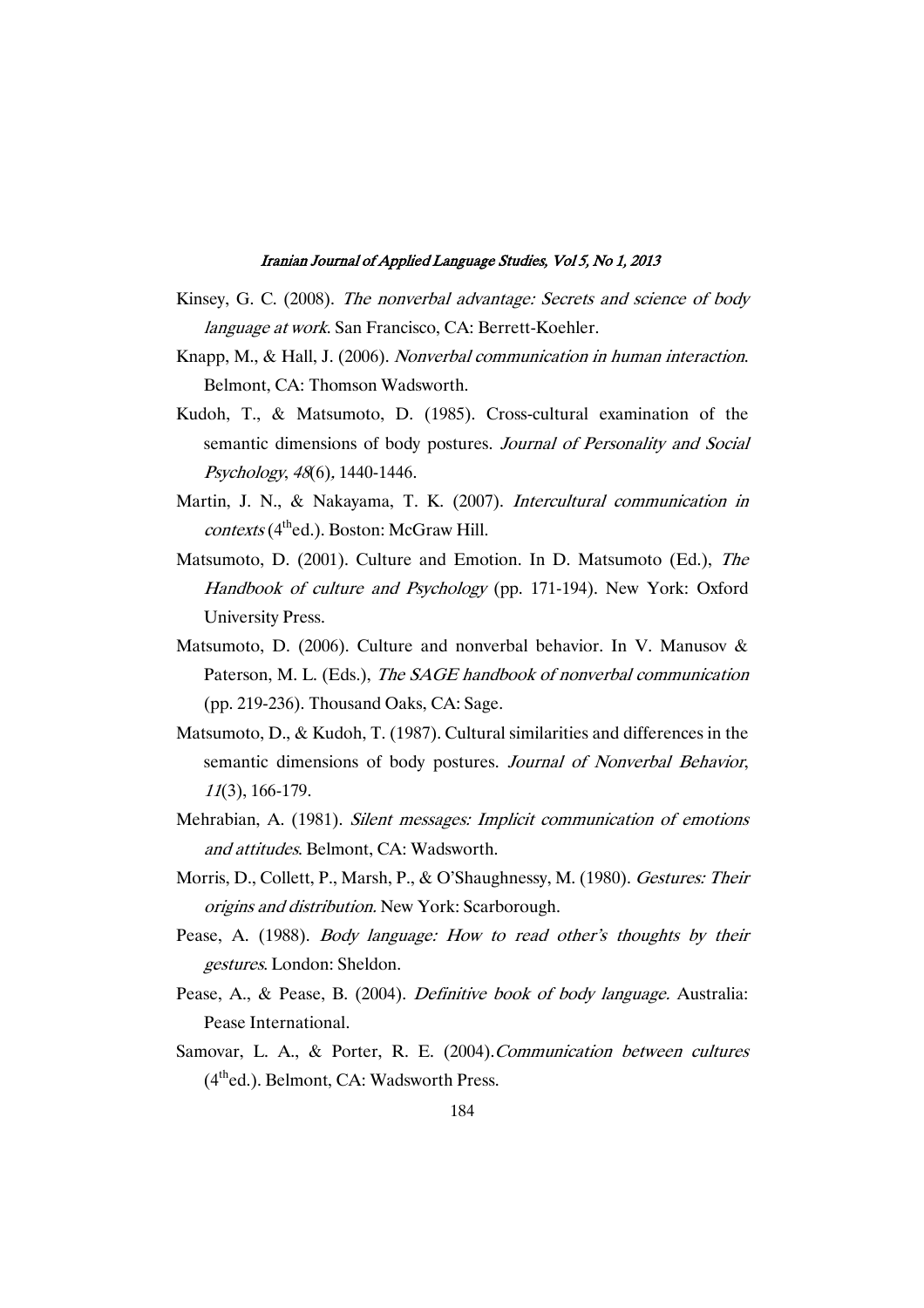Tomkins, S. S. (1963). Affect, imagery, and consciousness. New York: Springer.

- Vrij, A., & Winkel, F. W. (1992). Cross-cultural police-citizen interactions: The influence of race, beliefs, and nonverbal communication on impression formation. Journal of Applied Social Psychology, 22, 1546-1559.
- Zhou, H., & Zhang, T. (2008). Body language in business negotiation. International Journal of Business and Management, <sup>3</sup>(2), 90-96. Retrieved from www.ccsenet. org/journal/index.php/ijbm/article/download/78/67

# Appendix A

Pictures adapted from Pease and Pease (2004)





3) Rubbing finger around mouth 4) Fists-Clenched-Arms-Crossed



5) Double-Arm-Grip 6) Thumbs-Up



1) Shoulder shrug 2) Covering the mouth



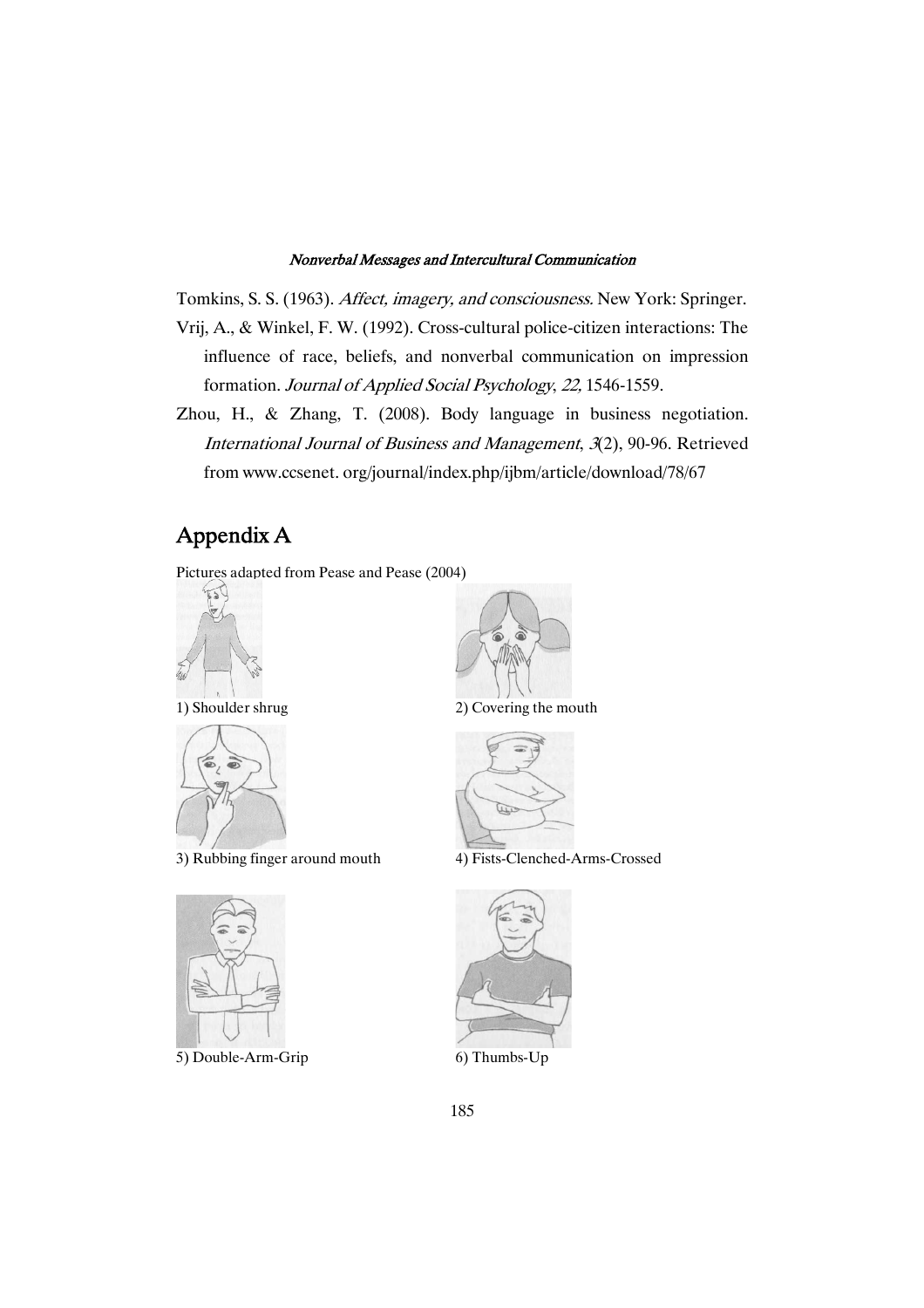







13) Hands clenched in raised position 14) Steeple







9) Closed arms 10) Open arms



11) Ring 12) Rubbing the palms together







15) Face platter 16) Palm-in-palm behind the back

186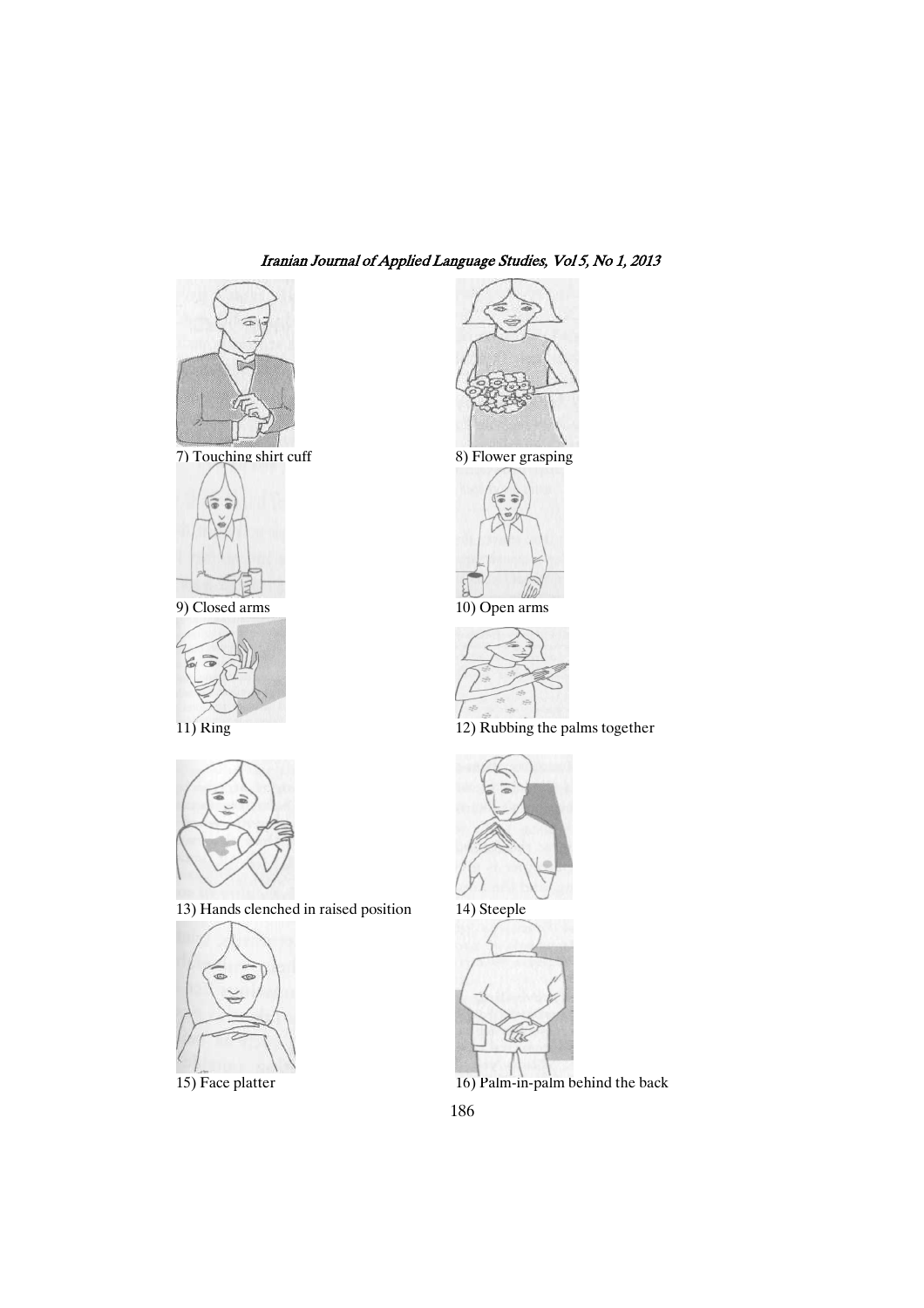

17) Hand-Gripping-Wrist 18) Upper arm grip



19) Waistcoat thruster 20) Thumb-pointing



21) Mouth cover 22) Nose touch



23) Neck scratch 24) Collar pull













25) Hand supporting the head 26) Closed hand on chin with index finger upwards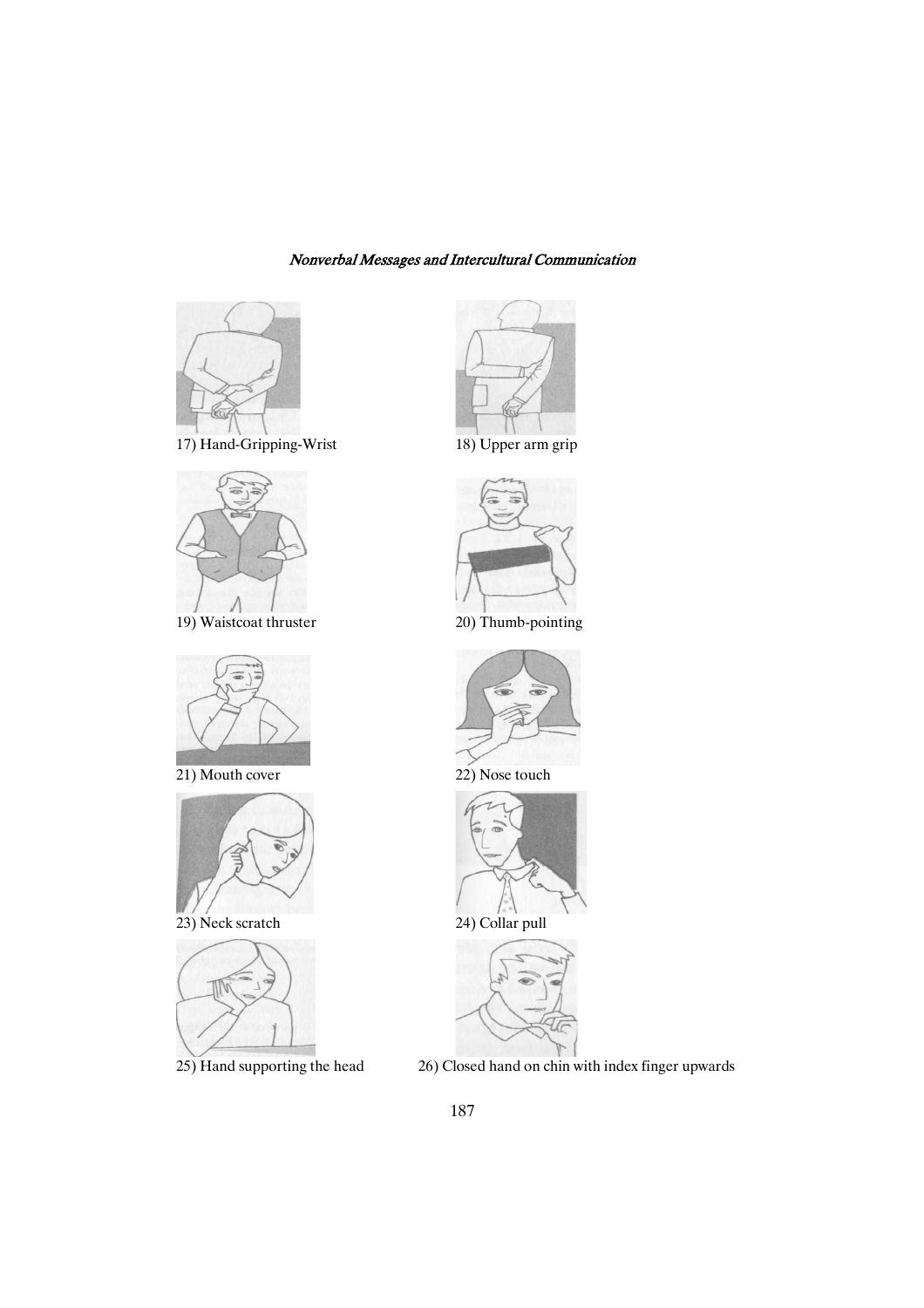





31) Leg over the arm of chair 32) Smoke blown up



27) Chin stroking 28) Head supported by thumb and two other fingers



29) Head down 30) 'pain in the neck' gesture